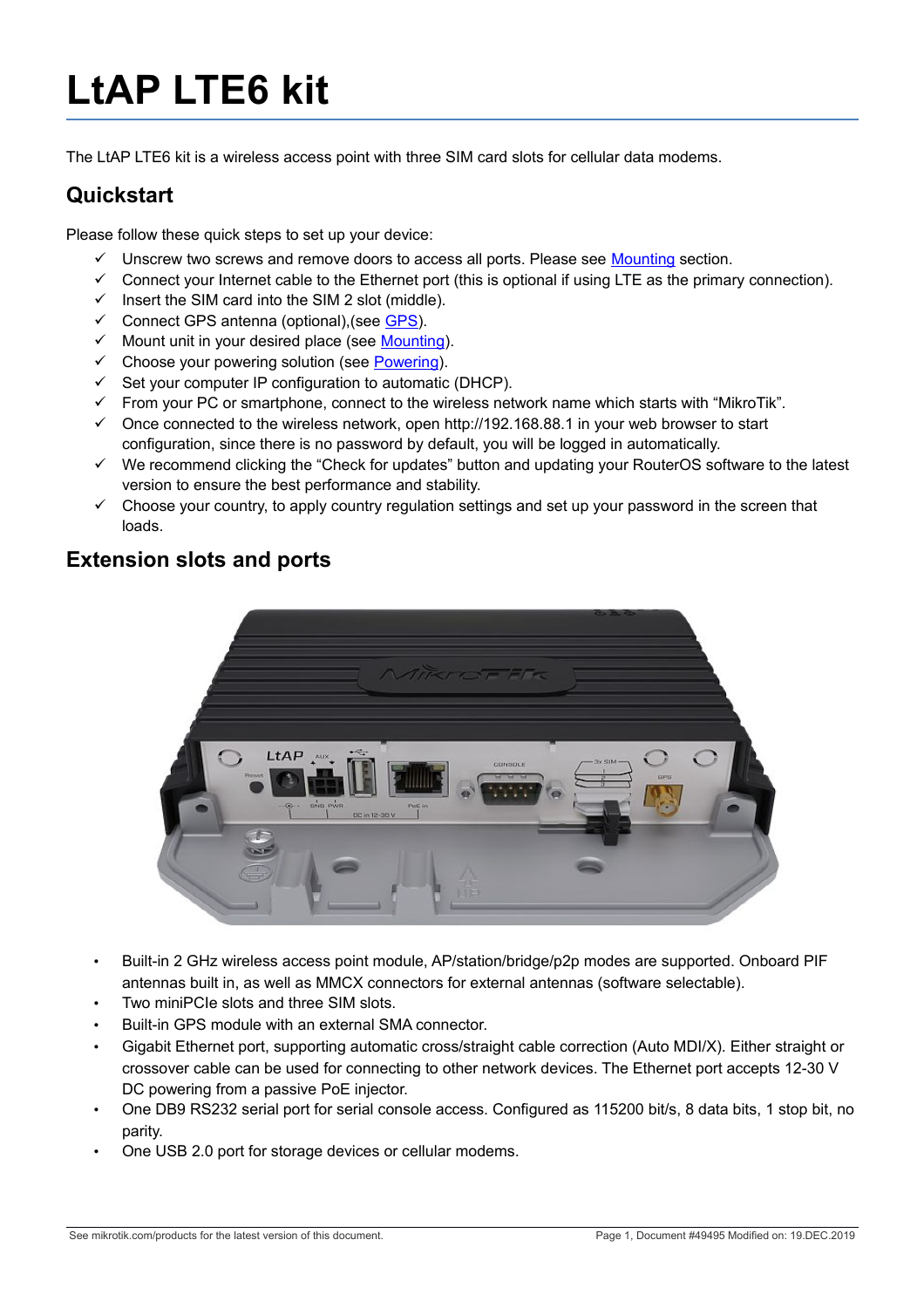# <span id="page-1-0"></span>**Mounting**

- 1. It is possible to attach the device to a wall, using the provided four screws and designed four holes on the unit.
- 2. The ports are protected with a small door, that is held in place with two screws. Remove to access Ethernet ports, antenna connector, SIM slots etc.
- 3. The door has cut-out places for all available ports, so you can guide though all necessary cables, but please only break out the openings that you will use.
- 4. Several places for external antennas are provided on the case, use an appropriate size drill, to make them available. Be careful and measure the chosen antenna, so that it does not touch the internal PCB board when installed.



The device can be used both indoors and outdoors. The IP rating scale of IP54.

- If you intend to mount outdoors, please ensure that any cable openings are directed downwards. The Mounting direction is indicated on the device with an arrow pointing up. Use POE injector and proper grounding. Recommended using Cat6 shielded cable.
- Warning! This equipment should be installed and operated with a minimum distance of 30 cm between the device and your body. Operation of this equipment in the residential environment could cause radio interference.

The device enclosure has places where you can drill openings for external LTE and GPS antennas. Use a drill to make holes that are appropriate for the antenna cable used.

## **Configuration**

We recommend clicking the "Check for updates" button and updating your RouterOS software to the latest version to ensure the best performance and stability. RouterOS includes many configuration options in addition to what is described in this document. We suggest starting here to get yourself accustomed to the possibilities: [http://mt.lv/help.](http://mt.lv/help) In case IP connection is not available, the Winbox tool [\(http://mt.lv/winbox\)](http://mt.lv/winbox) can be used to connect to the MAC address of the device from the LAN side (all access is blocked from the internet port by default). For recovery purposes, it is possible to boot the device from a network, see the section [Reset button.](#page-4-0)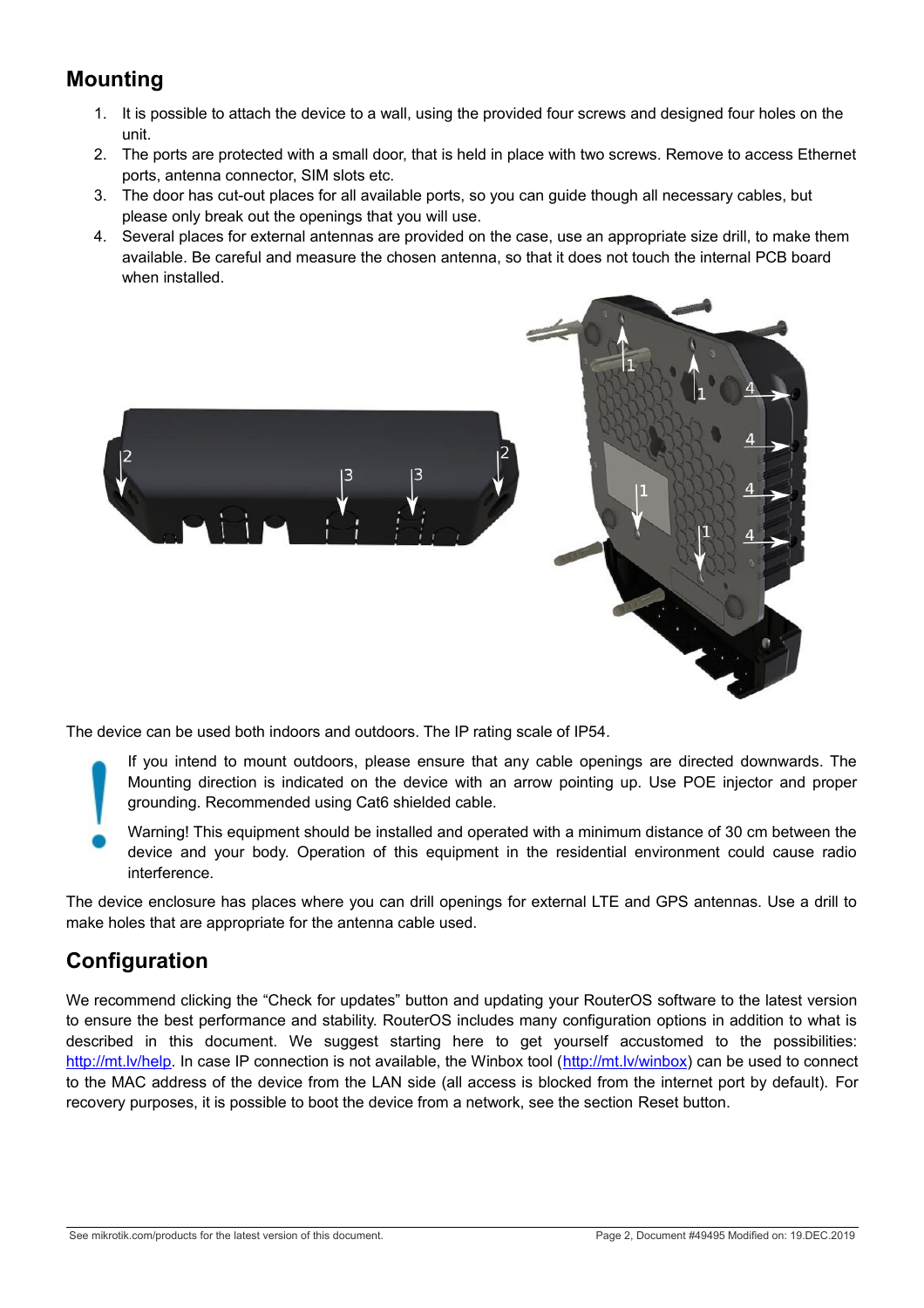# <span id="page-2-1"></span>**GPS**

The built-in GPS module requires an external antenna to be used (SMA connector is already mounted behind the unit door). Please see [Mounting](#page-1-0) section on how to remove door.

**Attention** the GPS uses an active antenna, only connect and disconnect the antenna, when the device is turned off!

Make sure that GPS package is installed on your device. Check by following command /system package print. If not installed please download extra packages at our download page accordingly to your RouterOS version and install GPS package by dragging it to the Files menu. Enable GPS and start working:

- Enabling /system gps set enable=yes;
- Setting antenna to external /system gps set gps-antenna-select=external;
- Checking configuration /system gps print.

#### <span id="page-2-0"></span>**Powering**

- Direct-input power jack (5.5 mm outside and 2 mm inside, female, pin positive plug) accepts 12-30 V DC  $\pm$ with provided 24 V, 1.2 A adapter.
- Ethernet port accepts passive Power over Ethernet 12-30 V DC  $=$  (compensate for the loss on cable, so more than 12 V recommended).
- The automotive connector can be used to power the device from regular  $12/24$  V = connections in automobiles and buses. The plug has four pins: bottom left (black) is the ground, bottom right is power in (red). The upper two (AUX) are reserved for future use.

The power consumption under maximum load can reach 12 W without attachments. Please attach ground (earth) wire to the screw under the door.

Connecting to a POE Adapter: (Not included)

- 1. Connect the Ethernet cable from the device to the POE out port of the POE adapter.
- 2. Connect an Ethernet cable from your LAN to the POE adapter.
- 3. Connect the power cord to the adapter, and then plug the power cord into a power outlet.

#### **Front status LED behavior**

- 1. Solid Blue the device is powered on.
- 2. Solid Green user defined LED, can be configured in system settings.
- 3. Solid Green state of GPS module.
- 4. Solid Green– the set of five green LED, shows signal strength of cellular network.

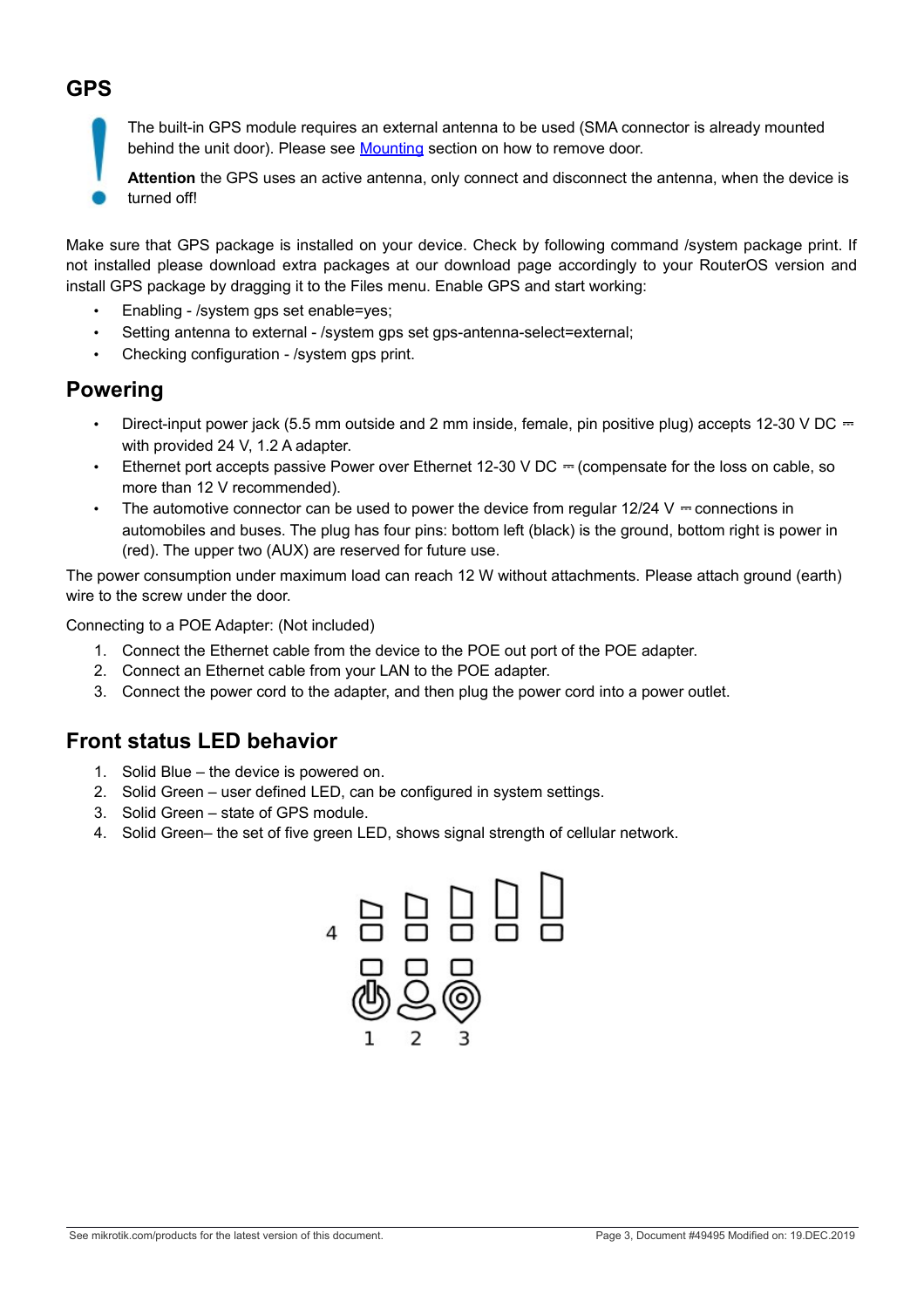## **miniPCIe slot**

#### **SIM card connectivity**

- MiniPCIe 1 (top slot) supports PCIe and USB 2.0 cards but is shared with the USB 2.0 type A port (can use either the USB port or miniPCIe slot at the same time). Can be used only SIM slot #1.
- MiniPCIe 2 (bottom slot) supports only USB (2.0 and 3.0) miniPCIe modems (no PCIe support). Uses SIM slot #2 and SIM slot #3. By default uses SIM slot #2.
- USB 2.0 type A port (can only be used if miniPCIe 1 is not used).
- To use the top miniPCIe slot with a USB type miniPCIe card, switch the USB connections to the miniPCIe slot: /system routerboard usb set type=mini-PCIe This will disable the USB 2.0 port on the front of the unit.
- Insert the SIM card into the top slot by chip on the SIM card facing down. Bottom slots with chip facing up.

Please check if you are using the correct SIM slot. For the modem inserted in the bottom mini-pcie slot you need to use either sim slot 2 or sim slot 3. And the used sim slot needs to be selected in RouterOS.

CLI command to select the sim slot: */system routerboard modem set sim-slot=2*

#### **Modem installation**

This LtAP version is with modem installed in bottom slot. When installing additional modem please use upper slot. In this case, an internal antenna is connected to bottom modem.

Installing a miniPCIe module should be done by a qualified person, please follow safety precautions when handling electrical equipment:

- 1. Use a wrist grounding strap when unpacking and working with electrical components to avoid electrical discharge (ESD) damage:
- 2. Remove six screws on the bottom of the case and lift off the top part of the case. Note that antenna cables are connected to the bottom modem;
- 3. Locate the miniPCIe slot and remove two factory attached screws;
- 4. Attach provided a thick thermal pad to the card, and install the card into miniPCIe slot so that thermal pad is between PCB and card;
- 5. Secure card in place using previously removed two screws;
- 6. Guide your antenna cables through openings near GPS connector and connect to your modem. Recommended to use silicone rubber to secure connectors in place.
- 7. Attach a thinner thermal pad to the top of the card;
- 8. When using external antennas, connectors can be attached on the case sides, to make openings use 6.5 mm drill bit, please see [Mounting](#page-1-0) section part 4;
- 9. Please see picture bellow for reference on how to place rubber seals for best water protection;



10. Reassembly in back order. Tightening torque for PCB screws 0.3 Nm, case cover/enclosure screws 0.5 Nm.

After you have reinserted the device into the case and secured it with the screws that were removed earlier, slide in the SIM cards from your mobile operator into the SIM slots, with the chips facing as shown on the port label. The slot accepts miniSIM (2FF). SIM slots 2 and 3 apply to the bottom miniPCIe slot and can be switched in RouterOS "/system routerboard sim" menu.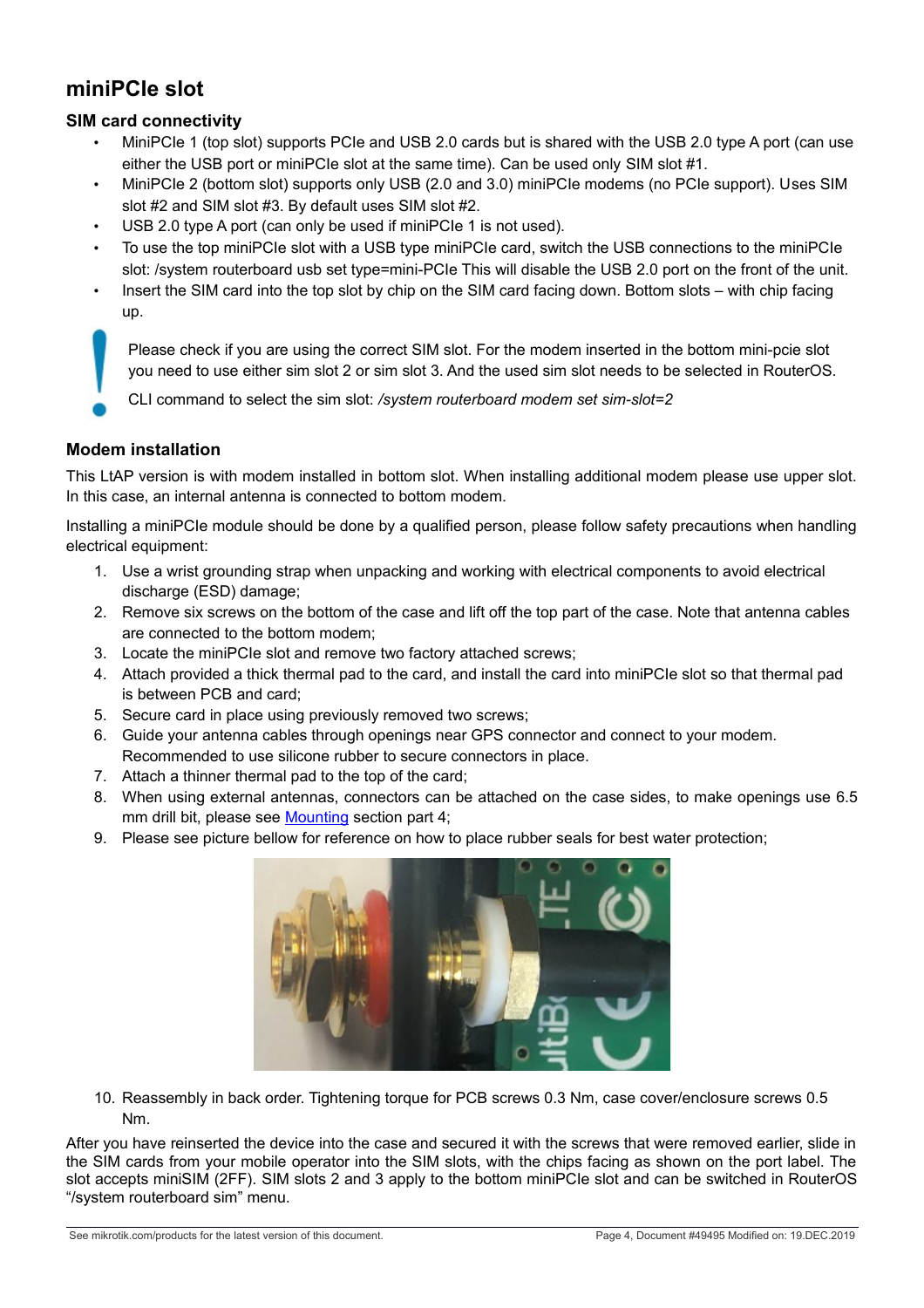### <span id="page-4-0"></span>**Reset button**

- Hold this button during boot time until LED light starts flashing, release the button to reset RouterOS configuration (total 5 seconds).
- Keep holding for 5 more seconds, LED turns solid, release now to turn on CAP mode. The device will now look for a CAPsMAN server (total 10 seconds).
- Or keep holding the button for 5 more seconds until until LED turns off, then release it to make the RouterBOARD look for Netinstall servers (total 15 seconds).

Regardless of the above option used, the system will load the backup RouterBOOT loader if the button is pressed before power is applied to the device. Useful for RouterBOOT debugging and recovery.

#### **Accessories**

Package includes accessories that comes with the device:

- K-67 fastening set. Includes four screws 4x25 mm, four dowels 6x30 mm.
- Cable DC ⎓ (H4130-04PDB000R 3 mm 2x2P Housing) to (StripJacket 5 cm+WireEnd Strip/Tin 1 cm) 24 AWG (Black/Red/Blue/Orange) 0.35 m.
- EU/US Switching Power Supply 24 V, 1.2 A, 28.8 W, 86.8%, VI, DC  $=$  cable: 220 cm RA DC plug mod Hor CMC shorter plug.
- Elastic thermal pads 25x40x3.5mm +30x45x1mm in Ziplock bag.

#### **Operating system support**

The device supports RouterOS software version 6. The specific factory installed version number is indicated in the RouterOS menu /system resource. Other operating systems have not been tested.

## **Specifications**

For more information about this product, specifications, pictures, downloads and test results please visit our web page: https://mikrotik.com/product/ltap\_lte6\_kit

#### **MikroTik mobile app**

Use the MikroTik smartphone app to configure your router in the field, or to apply the most basic initial settings for your MikroTik home access point.

- 1. Scan QR code and choose your preferred OS.
- 2. Install and open application.
- 3. By default, IP address and user name will be already entered.
- 4. Click Connect to establish a connection to your device through a wireless network.
- 5. Choose Quick setup and application will guide you through all basic configuration settings in a couple of easy steps.

#### **Safety Warnings**

Before you work on any equipment, be aware of the hazards involved with electrical circuitry and be familiar with standard practices for preventing accidents.

Read the installation instructions before connecting the system to the power source.

This equipment is to be installed by trained and qualified personnel, as per these installation instructions. The installer is responsible for obtaining any required local or national safety inspections of the structural integrity of the installation by the local authority/inspection department.

All installation methods for mounting an access point on any wall surface is subject to the acceptance of local jurisdiction.

The Installation of the equipment must comply with local and national electrical codes.

This unit is intended to be mounted outdoors on a pole. Please read the mounting instructions carefully before beginning installation. **Failure to use the correct hardware and configuration or to follow the correct procedures could result in a hazardous situation to people and damage to the system.**

We cannot guarantee that no accidents or damage will occur due to the improper use of the device. Please use this product with care and operate at your own risk.

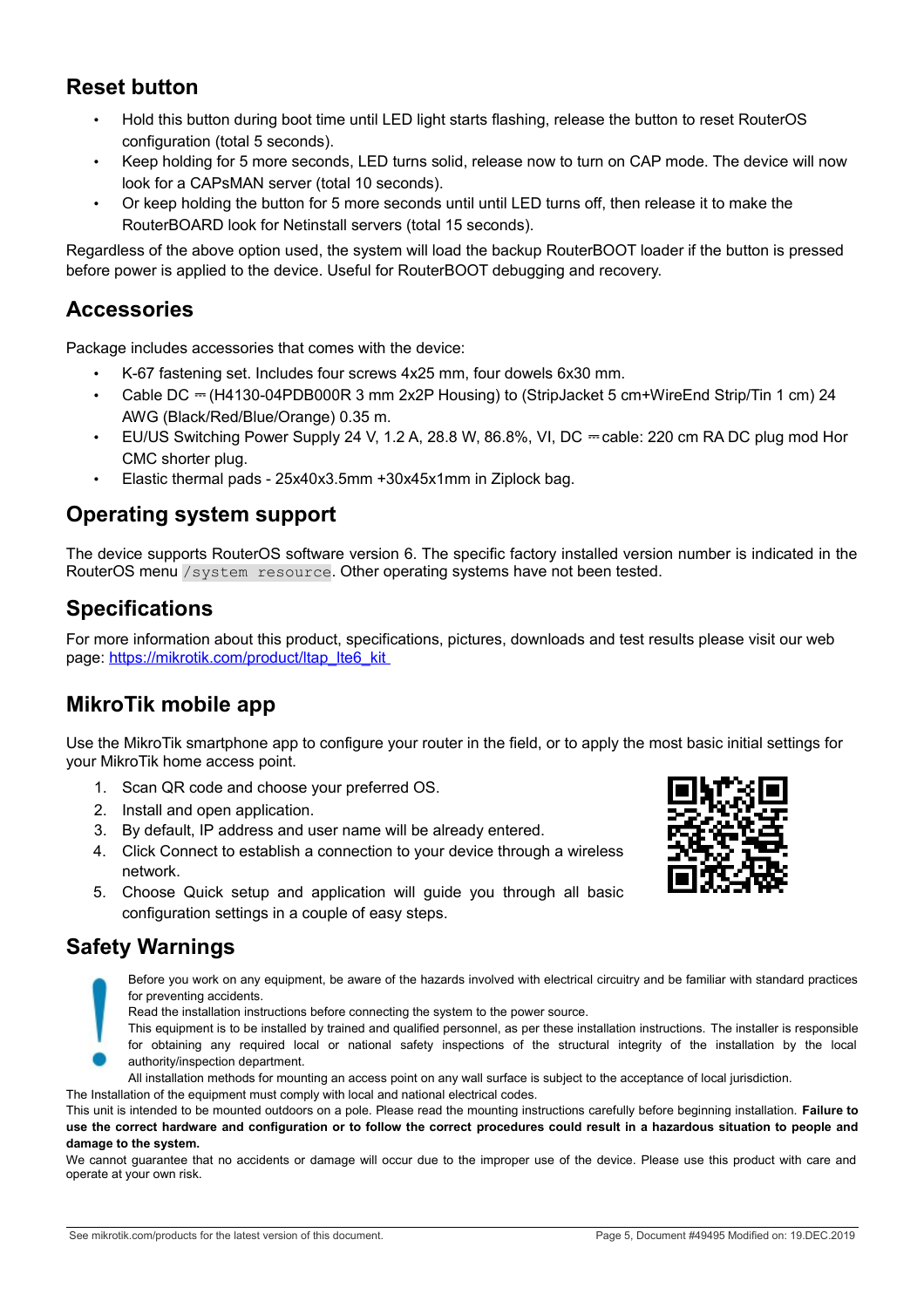# **Federal Communication Commission Interference Statement**

#### FCC ID: TV7LTAP2HND

This equipment has been tested and found to comply with the limits for a Class B digital device, pursuant to Part 15 of the FCC Rules. These limits are designed to provide reasonable protection against harmful interference in a residential installation.



This equipment generates, uses and can radiate radio frequency energy and, if not installed and used in accordance with the instructions, may cause harmful interference to radio communications. However, there is no guarantee that interference will not occur in a particular installation. If this equipment does cause harmful interference to radio or television reception, which can be determined by turning the equipment off and on, the user is encouraged to try to correct the interference by one of the following measures:

- Reorient or relocate the receiving antenna.
- Increase the separation between the equipment and receiver.
- Connect the equipment into an outlet on a circuit different from that to which the receiver is connected.
- Consult the dealer or an experienced radio/TV technician for help.

FCC Caution: Any changes or modifications not expressly approved by the party responsible for compliance could void the user's authority to operate this equipment.

This device complies with Part 15 of the FCC Rules. Operation is subject to the following two conditions: (1) This device may not cause harmful interference, and (2) this device must accept any interference received, including interference that may cause undesired operation. This device and its antenna must not be co-located or operation in conjunction with any other antenna or transmitter.

IMPORTANT: Exposure to Radio Frequency Radiation.

This equipment complies with the FCC RF radiation exposure limits set forth for an uncontrolled environment. This equipment should be installed and operated with a minimum distance of 30 cm between the radiator and any part of your body.

The Kit model contains FCC ID:TV7R11ELTE6

This enclosed device complies with 47CFR paragraph 15 C of the FCC rules and regulations. Operation is subject to the following two conditions: (1) this device may not cause harmful interference, and (2) this device must accept any interference received, including interference that may cause undesired operation.

*For use of CBRS bands, the CBSD Category of the final Host equipment will be dependent on the power settings and antenna gain used.*

#### **Industry Canada**

#### IC:7442A-LTAP2HND

This device complies with Industry Canada licence-exempt RSS standard(s). Operation is subject to the following two conditions: (1) this device may not cause interference, and (2) this device must accept any interference, including interference that may cause undesired operation of the device.

Le présent appareil est conforme aux CNR d'Industrie Canada applicables aux appareils radio exempts de licence. L'exploitation est autorisée aux deux conditions suivantes: (1) l'appareil ne doit pas produire de brouillage, et (2) l'utilisateur de l'appareil doit accepter tout brouillage radioélectrique subi, même si le brouillage est susceptible d'en compromettre le fonctionnement.

The Kit model contains IC ID:7442A-R11ELTE6

IMPORTANT: Exposure to Radio Frequency Radiation.

This equipment complies with the IC radiation exposure limits set forth for an uncontrolled environment. This equipment should be installed and operated with a minimum distance of 30 cm between the radiator and any part of your body.

CAN ICES-3 (B)/NMB-3(B)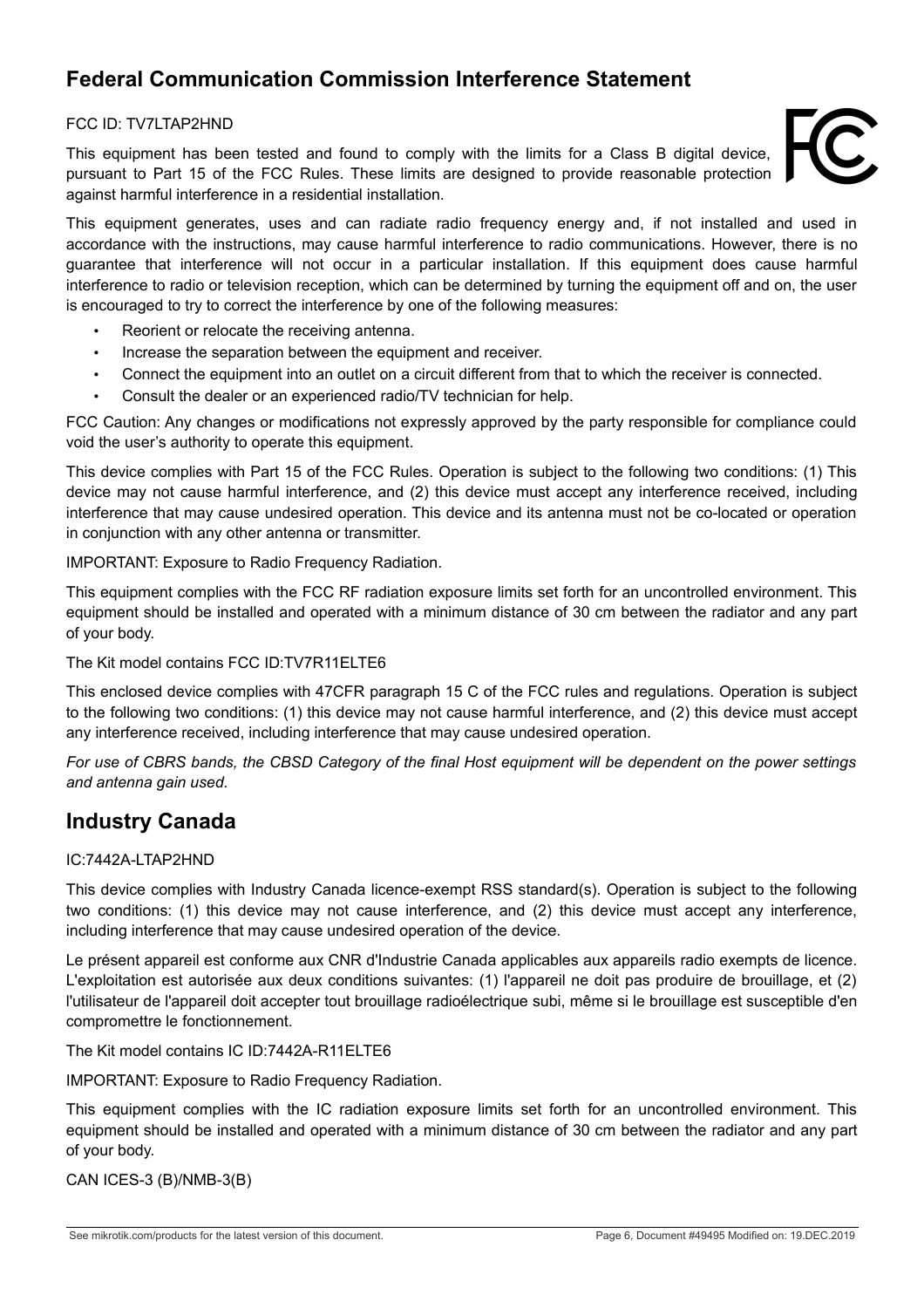#### **CE Declaration of Conformity**

Manufacturer: Mikrotikls SIA, Brivibas gatve 214i Riga, Latvia, LV1039.

|    | ividi iulaciui ci . Iviiri olinis OIA, Diivibas yatvo Z III inga, Latvia, Lv 1009                                                                                                                                                                         |
|----|-----------------------------------------------------------------------------------------------------------------------------------------------------------------------------------------------------------------------------------------------------------|
|    | ВСС настоящото Mikrotīkls SIA декларира, че този тип радиосъоръжение RouterBOARD е в съответствие с Директива 2014/53/EC.                                                                                                                                 |
|    | Цялостният текст на ЕС декларацията за съответствие може да се намери на следния интернет адрес: https://mikrotik.com/products                                                                                                                            |
|    | CS Tímto Mikrotīkls SIA prohlašuje, že typ rádiového zařízení RouterBOARD je v souladu se směrnicí 2014/53/EU. Úplné znění EU prohlášení o                                                                                                                |
|    | shodě je k dispozici na této internetové adrese: https://mikrotik.com/products                                                                                                                                                                            |
|    | DA Hermed erklærer Mikrotīkls SIA, at radioudstyrstypen RouterBOARD er i overensstemmelse med direktiv 2014/53/EU. EU-                                                                                                                                    |
|    | overensstemmelseserklæringens fulde tekst kan findes på følgende internetadresse: https://mikrotik.com/products                                                                                                                                           |
|    | DE Hiermit erklärt Mikrotīkls SIA, dass der Funkanlagentyp RouterBOARD der Richtlinie 2014/53/EU entspricht. Der vollständige Text der EU-                                                                                                                |
|    | Konformitätserklärung ist unter der folgenden Internetadresse verfügbar: https://mikrotik.com/products                                                                                                                                                    |
| ΕL | Με την παρούσα ο/η Mikrotīkls SIA, δηλώνει ότι ο ραδιοεξοπλισμός RouterBOARD πληροί την οδηγία 2014/53/ΕΕ. Το πλήρες κείμενο της<br>δήλωσης συμμόρφωσης ΕΕ διατίθεται στην ακόλουθη ιστοσελίδα στο διαδίκτυο: https://mikrotik.com/products               |
|    | EN Hereby, Mikrotīkls SIA declares that the radio equipment type RouterBOARD is in compliance with Directive 2014/53/EU. The full text of the                                                                                                             |
|    | EU declaration of conformity is available at the following internet address: https://mikrotik.com/products                                                                                                                                                |
|    | ES Por la presente, Mikrotīkls SIA declara que el tipo de equipo radioeléctrico RouterBOARD es conforme con la Directiva 2014/53/UE. El texto                                                                                                             |
|    | completo de la declaración UE de conformidad está disponible en la dirección Internet siguiente: https://mikrotik.com/products                                                                                                                            |
|    | ET Käesolevaga deklareerib Mikrotīkls SIA, et käesolev raadioseadme tüüp RouterBOARD vastab direktiivi 2014/53/EL nõuetele. ELi                                                                                                                           |
|    | vastavusdeklaratsiooni täielik tekst on kättesaadav järgmisel internetiaadressil: https://mikrotik.com/products                                                                                                                                           |
|    | Mikrotīkls SIA vakuuttaa, että radiolaitetyyppi RouterBOARD on direktiivin 2014/53/EU mukainen. EU-vaatimustenmukaisuusvakuutuksen                                                                                                                        |
|    | täysimittainen teksti on saatavilla seuraavassa internetosoitteessa: https://mikrotik.com/products                                                                                                                                                        |
|    | FR Le soussigné, Mikrotīkls SIA , déclare que l'équipement radioélectrique du type RouterBOARD est conforme à la directive 2014/53/UE. Le                                                                                                                 |
|    | texte complet de la déclaration UE de conformité est disponible à l'adresse internet suivante: https://mikrotik.com/products                                                                                                                              |
|    | HR Mikrotīkls SIA ovime izjavljuje da je radijska oprema tipa RouterBOARD u skladu s Direktivom 2014/53/EU. Cjeloviti tekst EU izjave o                                                                                                                   |
|    | sukladnosti dostupan je na sljedećoj internetskoj adresi: https://mikrotik.com/products                                                                                                                                                                   |
|    | HU Mikrotīkls SIA igazolja, hogy a RouterBOARD típusú rádióberendezés megfelel a 2014/53/EU irányelvnek. Az EU-megfelelőségi nyilatkozat                                                                                                                  |
|    | teljes szövege elérhető a következő internetes címen: https://mikrotik.com/products                                                                                                                                                                       |
| lΤ | Il fabbricante, Mikrotīkls SIA, dichiara che il tipo di apparecchiatura radio RouterBOARD è conforme alla direttiva 2014/53/UE. Il testo                                                                                                                  |
|    | completo della dichiarazione di conformità UE è disponibile al seguente indirizzo Internet: https://mikrotik.com/products                                                                                                                                 |
| IS | Hér með lýsir Mikrotīkls SIA yfir því að RouterBOARD er í samræmi við grunnkröfur og aðrar kröfur, sem gerðar eru í tilskipun 2014/53/EU.                                                                                                                 |
|    | Fullur texti ESB samræmisyfirlýsing er að finna á eftirfarandi netfangi: https://mikrotik.com/products                                                                                                                                                    |
| LТ | Aš, Mikrotīkls SIA, patvirtinu, kad radijo įrenginių tipas RouterBOARD atitinka Direktyvą 2014/53/ES. Visas ES atitikties deklaracijos tekstas                                                                                                            |
|    | prieinamas šiuo interneto adresu: https://mikrotik.com/products                                                                                                                                                                                           |
|    | Ar šo Mikrotīkls SIA deklarē, ka radioiekārta RouterBOARD atbilst Direktīvai 2014/53/ES. Pilns ES atbilstības deklarācijas teksts ir pieejams                                                                                                             |
|    | šādā interneta vietnē: https://mikrotik.com/products                                                                                                                                                                                                      |
|    | MT B'dan, Mikrotīkls SIA , niddikjara li dan it-tip ta' tagħmir tar-radju RouterBOARD huwa konformi mad-Direttiva 2014/53/UE. It-test kollu tad-                                                                                                          |
|    | dikjarazzjoni ta' konformità tal-UE huwa disponibbli f'dan l-indirizz tal-Internet li ġej: https://mikrotik.com/products                                                                                                                                  |
|    | NL  Hierbij verklaar ik, Mikrotīkls SIA , dat het type radioapparatuur RouterBOARD conform is met Richtlijn 2014/53/EU. De volledige tekst van                                                                                                            |
|    | de EU-conformiteitsverklaring kan worden geraadpleegd op het volgende internetadres: https://mikrotik.com/products<br>NOMikrotīkls SIA erklærer herved at utstyret RouterBOARD er i samsvar med de grunnleggende krav og øvrige relevante krav i direktiv |
|    | 2014/53/EU. Den fulle teksten til EU-samsvarserklæringen er tilgjengelig på følgende internettadresse: https://mikrotik.com/products                                                                                                                      |
|    | Mikrotīkls SIA niniejszym oświadcza, że typ urządzenia radiowego RouterBOARD jest zgodny z dyrektywą 2014/53/UE. Pełny tekst                                                                                                                              |
|    | deklaracji zgodności UE jest dostępny pod następującym adresem internetowym: https://mikrotik.com/products                                                                                                                                                |
|    | PT O(a) abaixo assinado(a) Mikrotīkls SIA declara que o presente tipo de equipamento de rádio RouterBOARD está em conformidade com a                                                                                                                      |
|    | Diretiva 2014/53/UE. O texto integral da declaração de conformidade está disponível no seguinte endereço de Internet:                                                                                                                                     |
|    | https://mikrotik.com/products                                                                                                                                                                                                                             |
|    | ROPrin prezenta, Mikrotīkls SIA declară că tipul de echipamente radio RouterBOARD este în conformitate cu Directiva 2014/53/UE. Textul                                                                                                                    |
|    | integral al declaratiei UE de conformitate este disponibil la următoarea adresă internet: https://mikrotik.com/products                                                                                                                                   |
|    | SK Mikrotīkls SIA týmto vyhlasuje, že rádiové zariadenie typu RouterBOARD je v súlade so smernicou 2014/53/EÚ. Úplné EÚ vyhlásenie o                                                                                                                      |
|    | zhode je k dispozícii na tejto internetovej adrese: https://mikrotik.com/products                                                                                                                                                                         |
|    | SL Mikrotīkls SIA potrjuje, da je tip radijske opreme RouterBOARD skladen z Direktivo 2014/53/EU. Celotno besedilo izjave EU o skladnosti je                                                                                                              |
|    | na voljo na naslednjem spletnem naslovu: https://mikrotik.com/products                                                                                                                                                                                    |
|    | SV Härmed försäkrar Mikrotīkls SIA att denna typ av radioutrustning RouterBOARD överensstämmer med direktiv 2014/53/EU. Den fullständiga                                                                                                                  |
|    | texten till EU-försäkran om överensstämmelse finns på följande webbadress: https://mikrotik.com/products                                                                                                                                                  |

#### **MPE statement**

This equipment complies with EU radiation exposure limits set forth for an uncontrolled environment. This equipment should be installed and operated with minimum distance of 20 cm between the radiator and your body, unless specifically stated otherwise in page 1 of this document. In RouterOS you must specify your country, to make sure local wireless regulations are observed.

This device meets Maximum 2G/3G/4G LTE per ETSI regulations.

#### **Frequency bands terms of use**

| Frequency range (for applicable models) Channels used |            | Maximum Output Power (EIRP) Restriction |                                                          |  |  |
|-------------------------------------------------------|------------|-----------------------------------------|----------------------------------------------------------|--|--|
| 2412-2472 MHz                                         | - 13       | 20 dBm                                  | Without any restriction to use in all EU Member States I |  |  |
| 5150-5250 MHz                                         | 26 - 48    | 23 dBm                                  | Restricted to indoor use only*                           |  |  |
| 5250-5350 MHz                                         | 52 - 64    | 20 dBm                                  | Restricted to indoor use only*                           |  |  |
| 5470-5725 MHz                                         | 1100 - 140 | 27 dBm                                  | Without any restriction to use in all EU Member States I |  |  |

*\* It is the customer's responsibility to follow local country regulations, including operation within legal frequency channels, output power, cabling requirements, and Dynamic Frequency Selection (DFS) requirements. All MikroTik radio devices must be professionally installed!*

*According to Commission Decision 2000/299/EC (6 April 2000), the product falls under the scope of Class 2.*

*Note. Information contained here is subject to change. Please visit the product page on [www.mikrotik.com](http://www.mikrotik.com/) for the most up to date version of this document.*